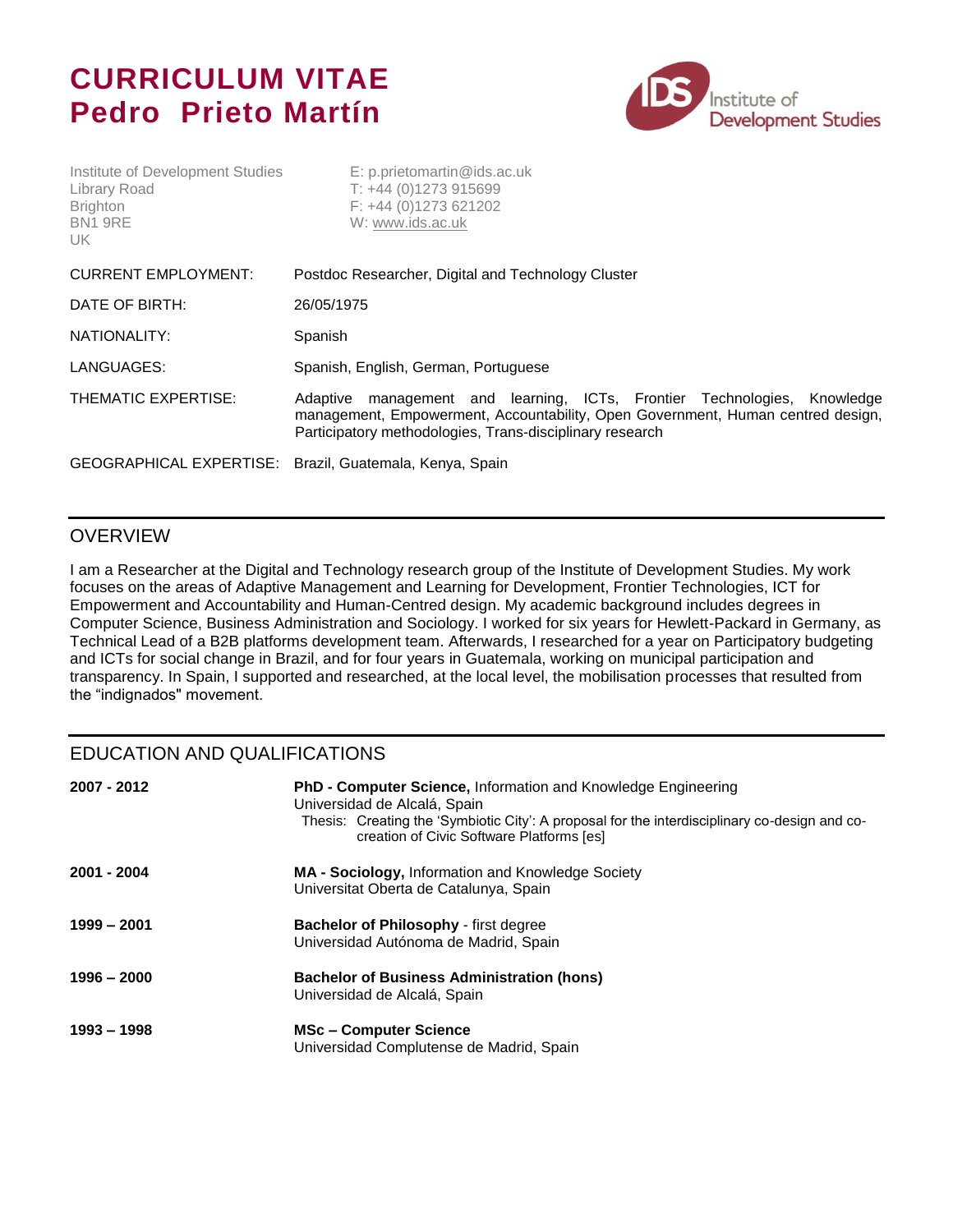# RECORD OF EMPLOYMENT

| 2016.04 - PRESENT   | Postdoc Researcher, Digital & Technology Cluster, IDS, UK<br>• Contribute to the different research projects of the cluster.                                                                                                                                                                                                                                                                |
|---------------------|---------------------------------------------------------------------------------------------------------------------------------------------------------------------------------------------------------------------------------------------------------------------------------------------------------------------------------------------------------------------------------------------|
| $2013.03 - 2016.01$ | Expert Evaluator and Reviewer - FP7 & H2020 research projects, EU<br>. Occasional assignments for ICT & Social Innovation related calls.                                                                                                                                                                                                                                                    |
| $2010.03 - 2015.02$ | Course Tutor, College of the Americas, IAOHE<br>• Design of teaching materials, Course facilitation and coordination of supporting<br>teachers. Course titles: Citizen Participation and Digital Media; Citizens and eGovernment<br>in the Americas; Strategic Management of IT for Public Sector CIO.                                                                                      |
| $2012.11 - 2016.03$ | Research and Development Officer, Kyopol Assoc., Spain<br>. Unpaid Voluntary Work. Responsible for research, dissemination and public relations.<br>Manager of CitySENS project: creation of a platform for municipal civic engagement.                                                                                                                                                     |
| $2007.08 - 2010.04$ | Consultant, NGO Lagun Artean, Guatemala<br>• Creation of Information Systems and tools for NGO's Internal Communication and<br>Knowledge Management. Creation of a transparency portal for municipalities.<br>• Creation of tools for the Coordination, Monitoring and Knowledge Management of a<br>project of Participatory Development Planning in 5 municipalities of Sololá Department. |
| $200.05 - 2006.09$  | Technical lead and Programmer-analyst, Hewlett-Packard, Germany                                                                                                                                                                                                                                                                                                                             |
|                     | • Design and implementation of hp.com Business to Business: HP's worldwide selling<br>solution (B2B) to big sized enterprises and corporations.<br>• Responsible for the work of a team of 8 developers based in Bangalore (India).<br>• 2005 - Sabbatical year - Visiting Researcher stay at Univ. Estadual de Ceará (Brazil).                                                             |
| $1999.10 - 2000.03$ | Full time Intern, BOSCH Termotechnik, Germany<br>• Assistant to the Regional Managers in diverse areas (especially IT).                                                                                                                                                                                                                                                                     |
| 1998.09 - 1999.06   | Working-Student, Hewlett-Packard Consulting, Spain<br>• Coordination of the group's Competence Centre, providing support to the consultants'<br>activities                                                                                                                                                                                                                                  |

# SELECTED RESEARCH EXPERIENCE

| 2016.04 - PRESENT   | Postdoc Researcher, Institute of Development Studies, United Kingdom                                                                                                                                                                                                                                                                                                                              |
|---------------------|---------------------------------------------------------------------------------------------------------------------------------------------------------------------------------------------------------------------------------------------------------------------------------------------------------------------------------------------------------------------------------------------------|
|                     | • Research on adaptive management & learning in development and in tech for<br>governance initiatives.                                                                                                                                                                                                                                                                                            |
|                     | • Research on innovation and frontier technology for development.                                                                                                                                                                                                                                                                                                                                 |
| $2012.11 - 2016.04$ | Research and Development Officer, Kyopol Assoc., Spain                                                                                                                                                                                                                                                                                                                                            |
|                     | • Collaborative design and construction of a municipal civic engagement platform.<br>. Research on open government, civic engagement and techno-politics.                                                                                                                                                                                                                                         |
| $2009.06 - 2012.10$ | Doctoral Candidate, Universidad de Alcalá, Spain                                                                                                                                                                                                                                                                                                                                                  |
|                     | • Critical diagnosis of EU's innovation support programs for the eDemocracy field.<br>• Research on Civic engagement, Participatory design and eParticipation.<br>• Critical review of literature on the emerging eParticipation field.<br>• Development and application of ICT and knowledge management tools in the context of<br>international cooperation participatory projects (Guatemala). |
| $2005.01 - 2005.12$ | Visiting Researcher, Universidade Estadual de Ceará, Brazil                                                                                                                                                                                                                                                                                                                                       |
|                     | . Qualitative anthropological research of a participatory budgeting experience in a big city.<br>• Research on the relationships between urban social movements, NGOs, democratic<br>institutions and ICT.                                                                                                                                                                                        |
| $2001.05 - 2004.09$ | Master Student, Universitat Oberta de Catalunya (Spain)                                                                                                                                                                                                                                                                                                                                           |
|                     | • Technical and qualitative research on a municipal citizen participation platform.<br>. Review of literature on democratic governance and civic engagement.                                                                                                                                                                                                                                      |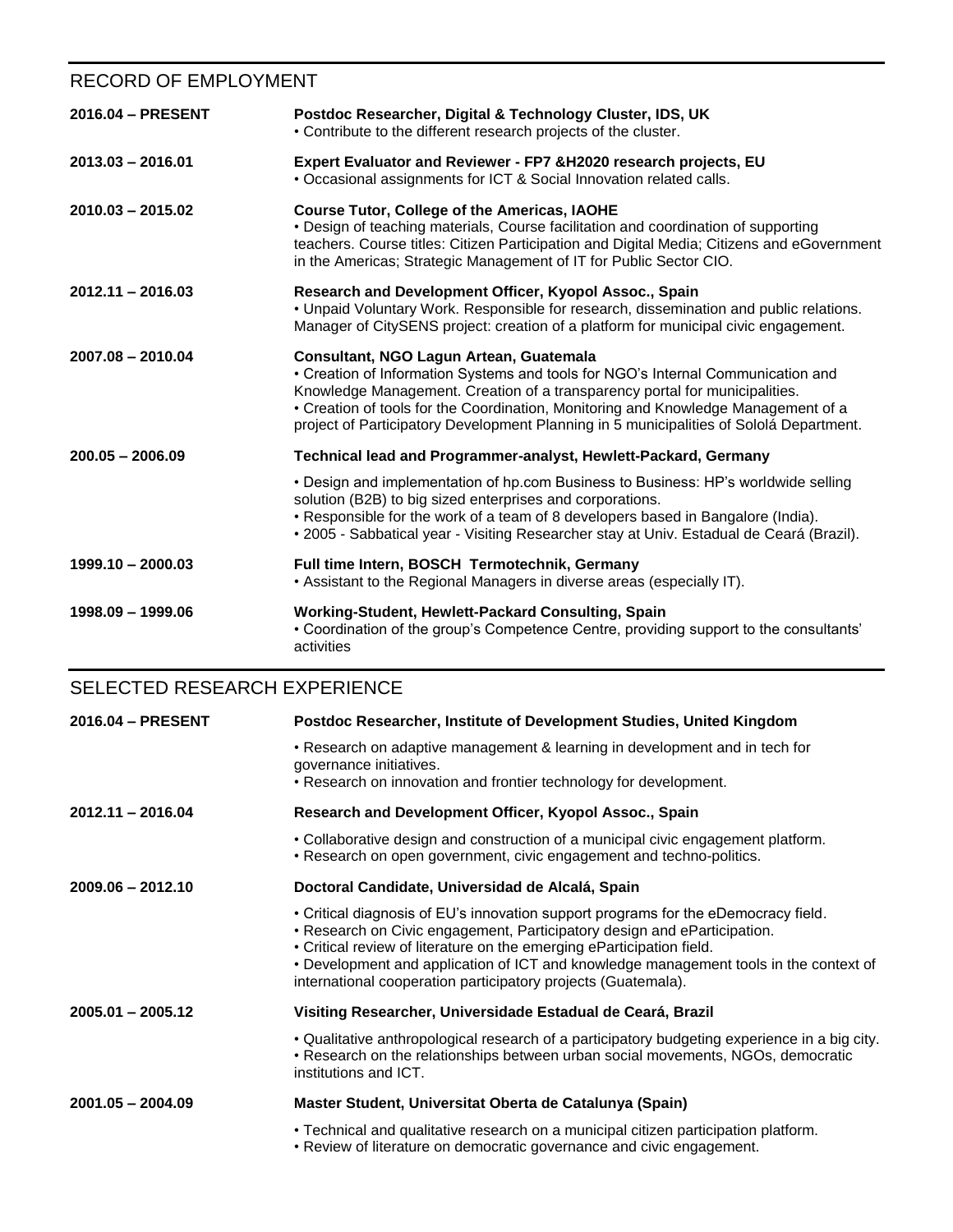## SELECTED PUBLICATIONS AND OUTPUTS

#### **Journals, Monographs and Book Chapters**

- IDS and Caribou Digital (2018), **Technology for Development: Indo-Pacific State of Play**, innovationXchange, Department of Foreign Affairs and Trade, Australia. *[\[bit.ly/2JCNgip\]](http://bit.ly/2JCNgip)*
- Prieto-Martin, P., Faith, B., Hernandez, K., and Ramalingan, B. (2017) **Doing Digital Development Differently: Lessons in adaptive management from technology for governance initiatives in Kenya**, MAVC Research Reports, IDS.
- Sharmin, S., Faith, B., Prieto Martín, P. and Ramalingam, B. (2017) **The Contribution of Digital Technologies to Service Delivery: An Evidence Review**, IDS Evidence Report 221, Brighton: IDS.
- Ramalingam, B., Hernandez, K., Prieto Martin, P. and Faith, B. (2016) **Ten Frontier Technologies for International Development**, Brighton: IDS.
- Rudram, B., Faith, B., Prieto Martín, P. and Ramalingam, B. (2016) **The Impact of Digital Technology on Environmental Sustainability and Resilience: An Evidence Review**, IDS Evidence Report 209, Brighton: IDS.
- Seth, R., Faith, B., Prieto Martín, P. and Ramalingam, B. (2016) **The Contribution of Digital Technology to Citizenship, Accountability and Rights: An Evidence Review**, IDS Evidence Report 208, Brighton: IDS.
- Hernandez, K., Faith, B., Prieto Martín, P. and Ramalingam, B. (2016) **The Impact of Digital Technology on Economic Growth and Productivity, and its Implications for Employment and Equality: An Evidence Review**, IDS Evidence Report 207, Brighton: IDS.
- Prieto-Martin, P. and Ramírez-Alujas, A. (2014) **Characterizing Citizen Participation within Open Government's framework [ES]**, *Revista del CLAD Reforma y Democracia, 58*, Centro Latinoamericano de Administración para el Desarrollo, Caracas. *[\[bit.ly/1nwYbsp\]](http://bit.ly/1nwYbsp)*
- 2012, **"E pur si muove!" Electronic participation beyond the academic gibberish [ES]**, *GIGAPP Working Papers*, *No. 2012-25*, Instituto Universitario de Investigación Ortega y Gasset. *[\[bit.ly/12E1i44\]](http://bit.ly/12E1i44)*
- 2012, **Creating the 'Symbiotic City': A proposal for the interdisciplinary co-design and co-creation of Civic Software Systems [ES]**, Doctoral Thesis, Computer Science Dpt., University of Alcalá. *[\[bit.ly/Wud2Tg\]](http://bit.ly/Wud2Tg)*
- 2012, **The e- (R)evolution will not be funded. An interdisciplinary and critical analysis of the developments and troubles of EU-funded eParticipation**, *European Journal of ePractice, 15*, 62-89. *[\[bit.ly/U1OkHN\]](http://bit.ly/U1OkHN)*
- 2010, **Leo's wings. 20th Century Citizen Participation [ES]**, Panajachel: Bubok. *[\[bit.ly/14is42c\]](http://bit.ly/14is42c)*
- 2007, **Sistemas avanzados para la participación electrónica municipal: ejes conceptuales para su diseño**, in L. Cotino (Ed.), Democracia, participación y voto a través de las nuevas tecnologías, Granada: Comares.

**Conferences' and Workshop's papers & Presentations**

- 2018, **Simplexity<sup>2</sup> or: How I learned to Stop Worrying and Love Complexity in Development**, Complexity and Development Seminar Series, Institute of Development Studies, Brighton. *[\[bit.ly/2vD16ra\]](http://bit.ly/2vD16ra)*
- 2017, **Adaptive management in technology for governance initiatives**, TICTec conference Florence (Italy).
- 2014, **New participation forms: challenges and opportunities**, 2nd OpenGov Day Terrassa. *[\[youtu.be/iqYviuLtP6Q\]](http://youtu.be/iqYviuLtP6Q)*
- 2014, **Youth Participation in the context of eParticipation and collaborative Participation**, Course on "Youth policies in crisis' times". KBUÑS 2014 International Youth Meetings – Gijón. *[\[youtu.be/xFEqS1cPgzI\]](http://youtu.be/xFEqS1cPgzI)*
- 2014, **Participation Schemas: a tool for characterizing collaborative Participation**, PDD2014 Newcastle. *[\[bit.ly/participation-schemas\]](http://bit.ly/participation-schemas) [\[youtu.be/G7GlyW2inFE\]](http://youtu.be/G7GlyW2inFE)*
- 2014, **Open Government on its feet [ES]**, III OKioConf: Open Government and Open Data Conference, Universidad Pablo de Olavide, Seville. *[\[youtu.be/jYX\\_oss-KfE\]](http://youtu.be/jYX_oss-KfE)*
- 2013, **Digital Local Democracy – CitYsens.Net project**, World Forum for Democracy, Council of Europe, Strasbourg (France). *[\[youtu.be/9GuWpbAQ\\_PE\]](http://youtu.be/9GuWpbAQ_PE)*
- 2013, **Challenges for the application of ICT for participation at the local level [ES]**, Digital Networks and Local Participation, Universitat Autónoma de Barcelona *[\[youtu.be/fmS\\_hE5-et0\]](http://youtu.be/fmS_hE5-et0)*
- 2013, **Characterizing Collaboration: A proposal for measuring collaboration in the production of eServices**, Collaborative production of eGovernment services, European Commission, Brussels (Belgium). *[\[youtu.be/1w0u3UBVmiM\]](http://youtu.be/1w0u3UBVmiM)*